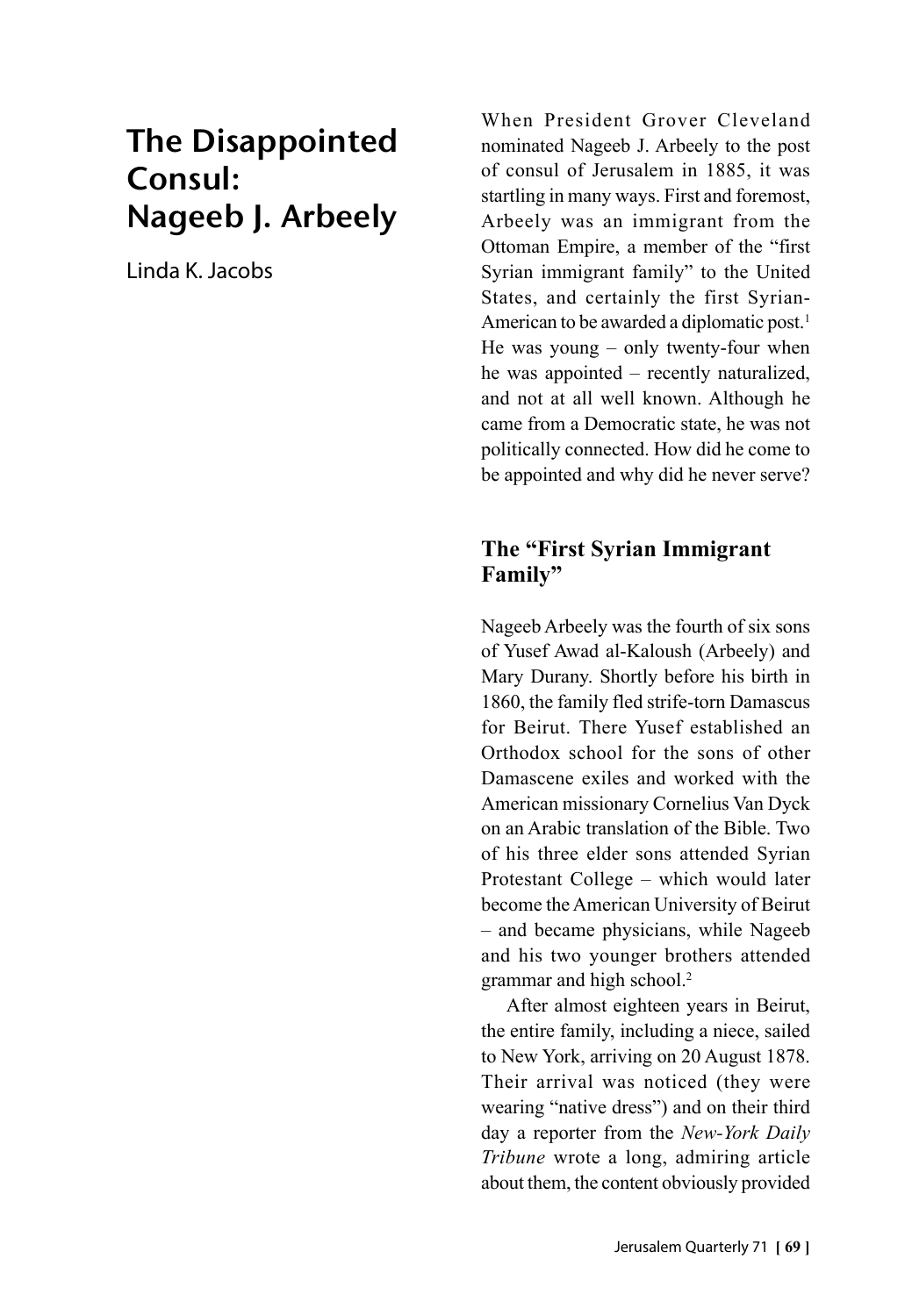

Figure 1. Arbeely family portrait taken in Beirut, c. 1878. Seated from left: Nasseem, Mary, Yusef, and Habeeb. Standing from left: Abraham, Khaleel, Fadlallah, and Nageeb. Later annotation is by Nageeb. Image courtesy of the National Anthropological Archives, Smithsonian Institution.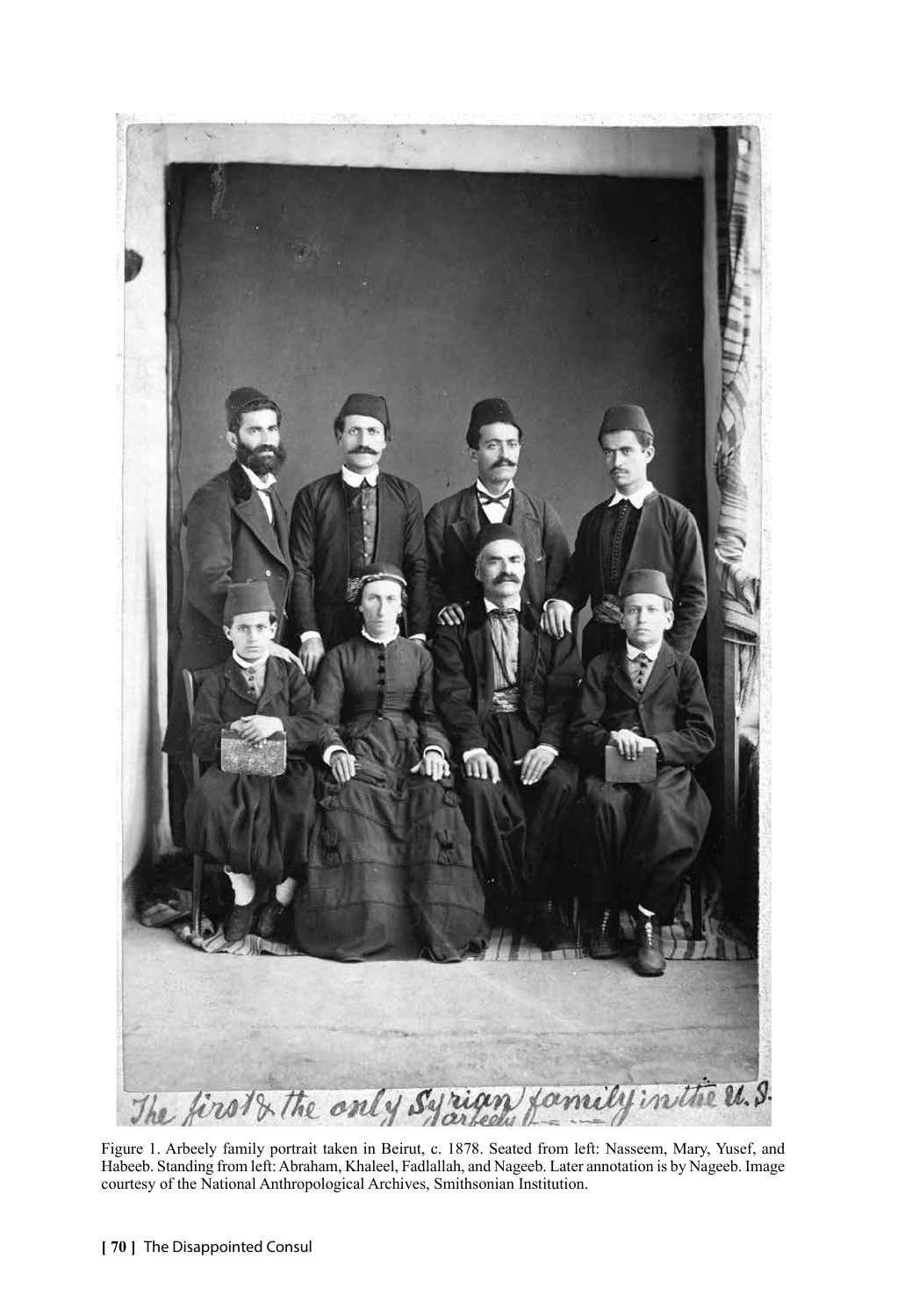

Figure 2. Arbeely family portrait taken in Knoxville, Tennessee, c. 1883. From left: Jamilie, Nageeb, Abraham, Fadlallah, Joseph, Habeeb, Khaleel, and Nasseem. The empty chair is a memorial to Mary, who had died in 1880. Image courtesy of Habeeb Joseph Arbeely and Dania Arbeely, Houston, Texas.

by the family; more than one of them spoke fluent English. Joseph, as Yusef came to be called, produced letters of reference from American missionaries (including Van Dyck) and other Western clergy and gave a full accounting of his escape from the "tyranny of the Turks," as well as of his myriad accomplishments. He looked forward to his younger sons being educated in the United States.<sup>3</sup> Two days later, it was reported that he and his older sons had filed their first naturalization papers.<sup>4</sup> Joseph was offered a job teaching Arabic to missionaries-in-training at the Presbyterian college in Maryville, Tennessee, and two weeks after they arrived the family took the train west and settled down in Maryville, a rural town with a population of  $1,100$ .<sup>5</sup> Although the town had probably seen few foreigners, and fewer "Orientals," the members of the family were treated with equanimity if not downright enthusiasm and they were quickly able to count several residents as friends.

They called themselves and were recognized as the "first Syrian immigrant family" in the United States. They took the role of pioneer seriously, hoping other Syrians would follow, and they spent the first decade of their stay searching for the ideal spot to found a Syrian colony (they never succeeded).<sup>6</sup> A photograph of the family taken in Tennessee shows Joseph holding a sign in Arabic that reads, "Here my children and I are pleased with freedom" – clearly meant for their friends and relatives back home.<sup>7</sup> They also felt it incumbent on them to present Syria in the best possible light to their American hosts, and their fluency in English as well as in storytelling furthered this goal.

Nageeb studied law at Maryville College and taught French there as well.<sup>8</sup> Even before he graduated in 1882, he, his father, and one or two of his brothers began to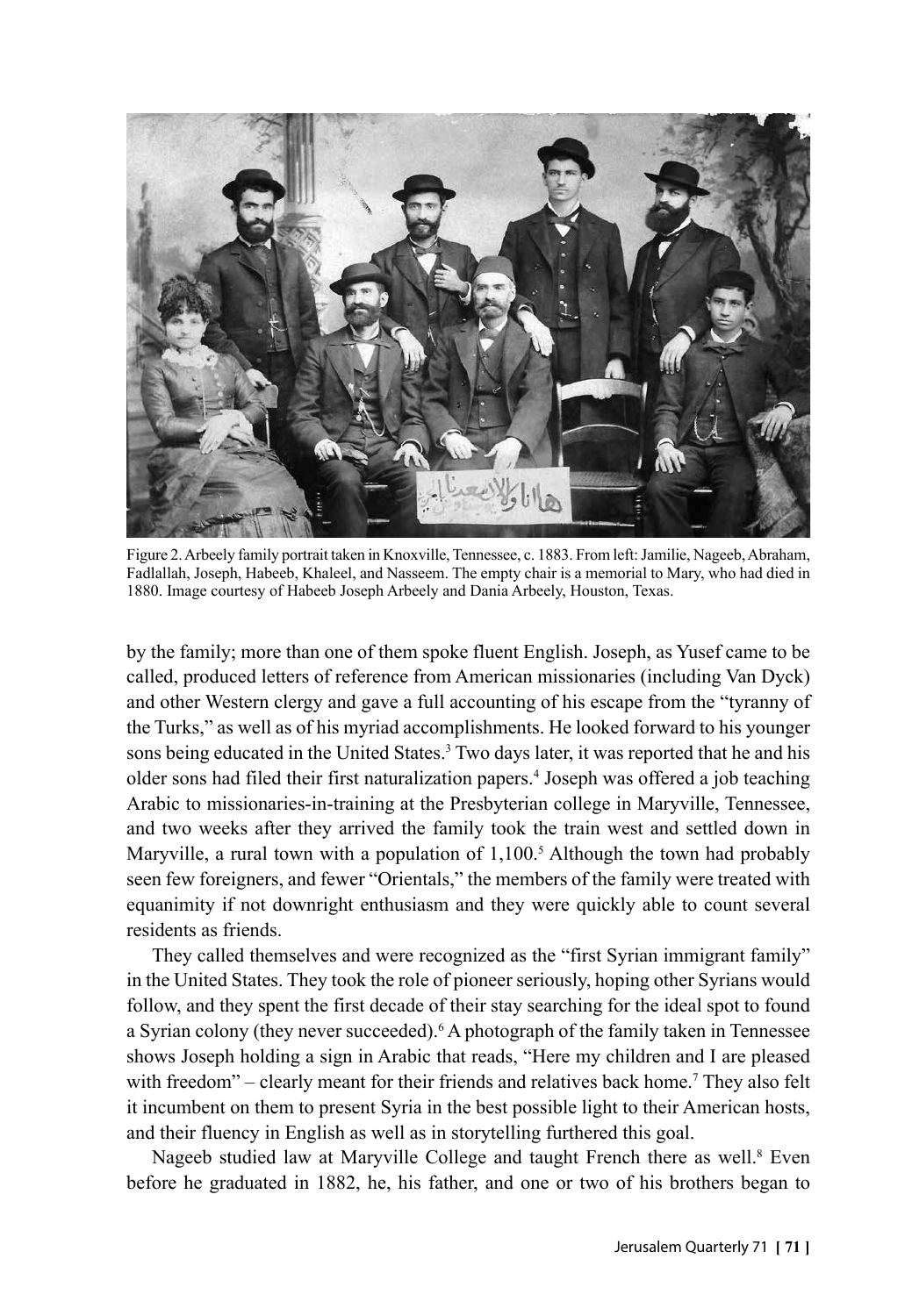#### A NOVEL ENTERTAINMENT.

A NOVEL ENTERTAINMENT.<br>
A NINTERESTING EXIIIBITION ON<br>
The signen at the Second Presbyterian<br>
while and the state of the Second Presbyterian<br>
when the second Presbyterian<br>
when the second of the second pressure of<br>
the Bo under 12 years. sep.or

Figure 3. Advertisement for Arbeely performance, *Register* (Wheeling, West Virginia), 27 September 1883.



Figure 4. "Nageeb J. Arbeely, The Syrian Lecturer Dressed Like a Mohamedan Sheik from Damascus," Washington, DC, c. 1883. Image courtesy of the National Anthropological Archives, Smithsonian Institution.

travel around eastern Tennessee and then all over the east coast giving lectures on "Life in the Holy Land," or "Mohammedan customs," often dressing up in Arab garb and demonstrating Muslims praying, sword fighting, or dancing. Admission was 25 cents for adults and 15 cents for children.<sup>9</sup> They were not the first "native" performers in America, but they were unique: Westerneducated, Christian, "natives of the Holy Land," and able to lecture in English as well as perform. On one of these tours (in May, 1881), Nageeb and his father visited the White House, accompanied by Quaker friends from Tennessee<sup>10</sup>

#### **"Consul" Nageeb J. Arbeely**

The three youngest brothers were naturalized together in Knoxville in January of 1884, and in July Nageeb wrote to President Chester Arthur asking that he be considered for the position of consul-general of Egypt.11 He submitted letters of support from various prominent citizens of both Tennessee and Washington, D.C., including the "entire Tennessee Delegation."12 His file includes an announcement of one of his local performances, which he obviously thought strengthened his application. After Grover Cleveland took office, Arbeely had a meeting with him to press his case, and he went away thinking that the post was his, but in the end Cleveland nominated someone else. Undaunted, Arbeely wrote to Cleveland's secretary of state outlining his qualifications for an alternative consular post. As he claimed to speak six languages and to "have lived at different times in Smyrna, Beyroot, and Jerusalem, and visited on business Tangier, Tunis and other parts of the French dominions," he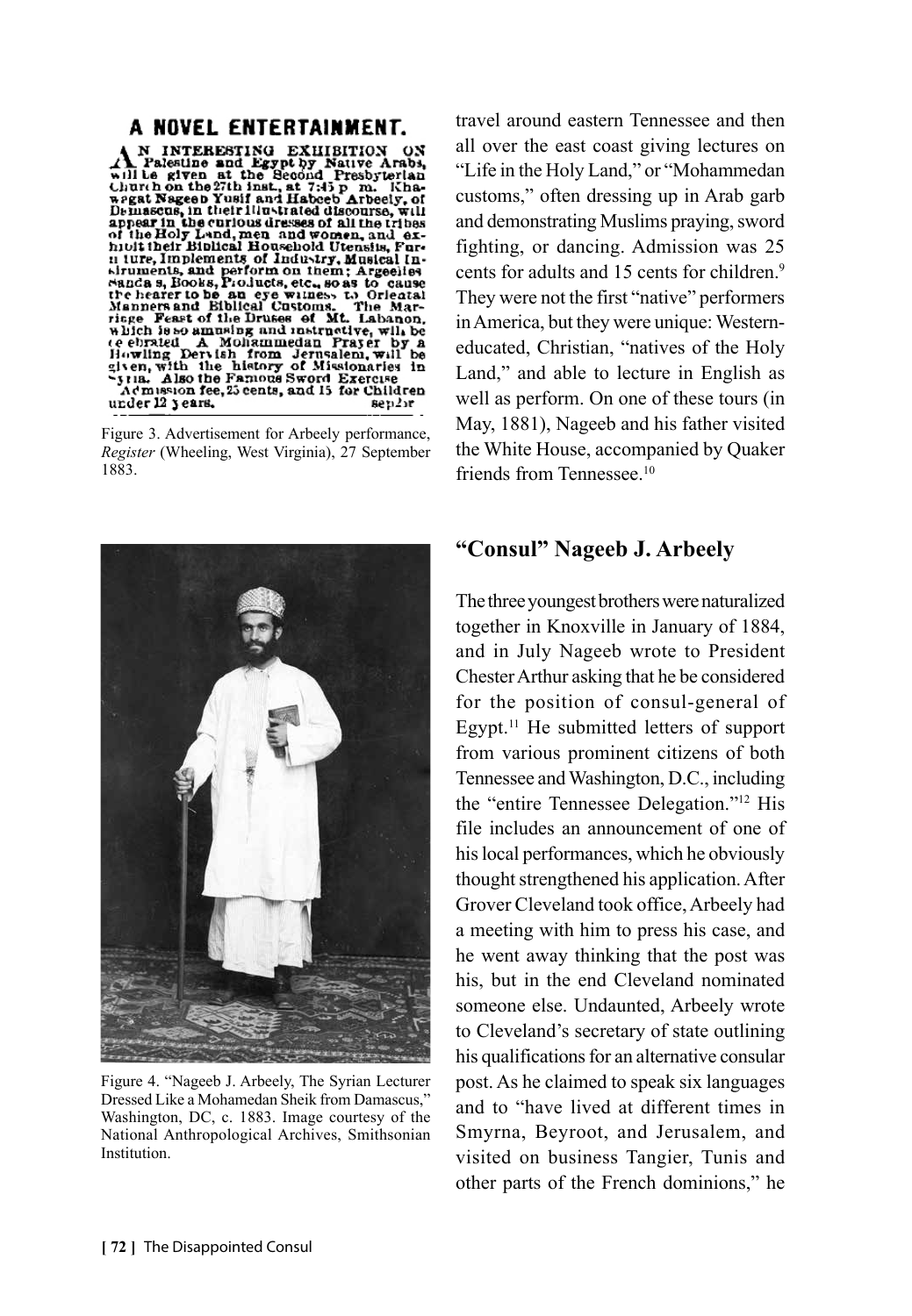felt he would be a suitable appointee to any of those cities.<sup>13</sup> This second application was successful: on 15 October 1885, Cleveland nominated him to the post of Consul at Jerusalem. He was quickly approved by the Senate and received his diplomatic passport less than two weeks later.

He was to take the place of Consul Selah Merrill, a Congregational minister and archaeologist who had been appointed in 1882.14 Ruth Kark asserts that Arbeely's appointment was purely political: Cleveland, a Democrat, was replacing all Republican appointees. There is nothing in Arbeely's file that indicates his own political affiliation, but the "entire Tennessee Delegation" was Democratic, which was enough to recommend him.<sup>15</sup> Another factor in Arbeely's favor may have been Merrill's propensity for making enemies in Jerusalem – not just among the "natives," both Jews and Arabs, $16$  but among his own countrymen, especially those of the American Colony – who were trying to have him removed.<sup>17</sup> They accused him of corruption, "falsifications of vouchers . . . neglect of official duties . . . bribe-taking, etc."18 Merrill was employed by the English tour company Thomas Cook and Son as its agent in Palestine. Not an unusual arrangement in itself (many American consuls supplemented their salaries), it did leave him open to accusations (including from the American envoy in Constantinople) that he was liable to put his business interests ahead of his consular responsibilities and might be more loyal to Britain than America.<sup>19</sup>

The American residents of Jerusalem were waiting anxiously for a new consul to be named. Rolla Floyd, a tour guide based in Jaffa, who was in fierce competition with – and hated – Merrill, grumbled, "If the old brute is not changed, I shall put the United States Government down as being quite as rotten as the Turkish, for a more mean scamp than the so-called American Consul in Jerusalem cannot be found."20 He was told of Arbeely's appointment in November: "His name is Doctor N. J. Arbeely of Tennessee (but he is a Greek). Let him be a Turk – it would be impossible to be worse than Selah Merrill, D. D."21

Nageeb left the United States in November of 1885, but instead of going directly to Jerusalem, he went to Constantinople at the urging of Secretary of State T. F. Bayard, apparently trying to head off what was already seen as a potential problem: the Ottoman government threatening to withhold Arbeely's accreditation because the Ottomans still considered him an Ottoman subject. Arbeely's letter to Bayard from Constantinople was not optimistic: "My being at a loss: what to do in case of my prospective failure to get an exequatur from the Turkish Authorities."<sup>22</sup> He must have still thought that he would be accredited, however, because he went on to Jerusalem, where he was welcomed by the American Colony and Jewish and Muslim residents alike as the incoming consul.23 Floyd thought Arbeely "a very nice man" and "well educated in 7 languages," but he expressed his worry that Arbeely might not be acceptable to the Ottoman government, an indication that news of the problem had already been bruited about the city.<sup>24</sup> A letter to Floyd from Samuel Cox, the American envoy in Constantinople, promised that if Arbeely was not confirmed, he  $(Cox)$  would do everything in his power to have Merrill replaced.<sup>25</sup> Hedging his bets, Arbeely had already begun petitioning the American government to consider him for some other consular post if the Turkish government refused to accept him.<sup>26</sup>

Despite Arbeely's inclusion on the official list of U.S. consuls serving in 1885 and 1886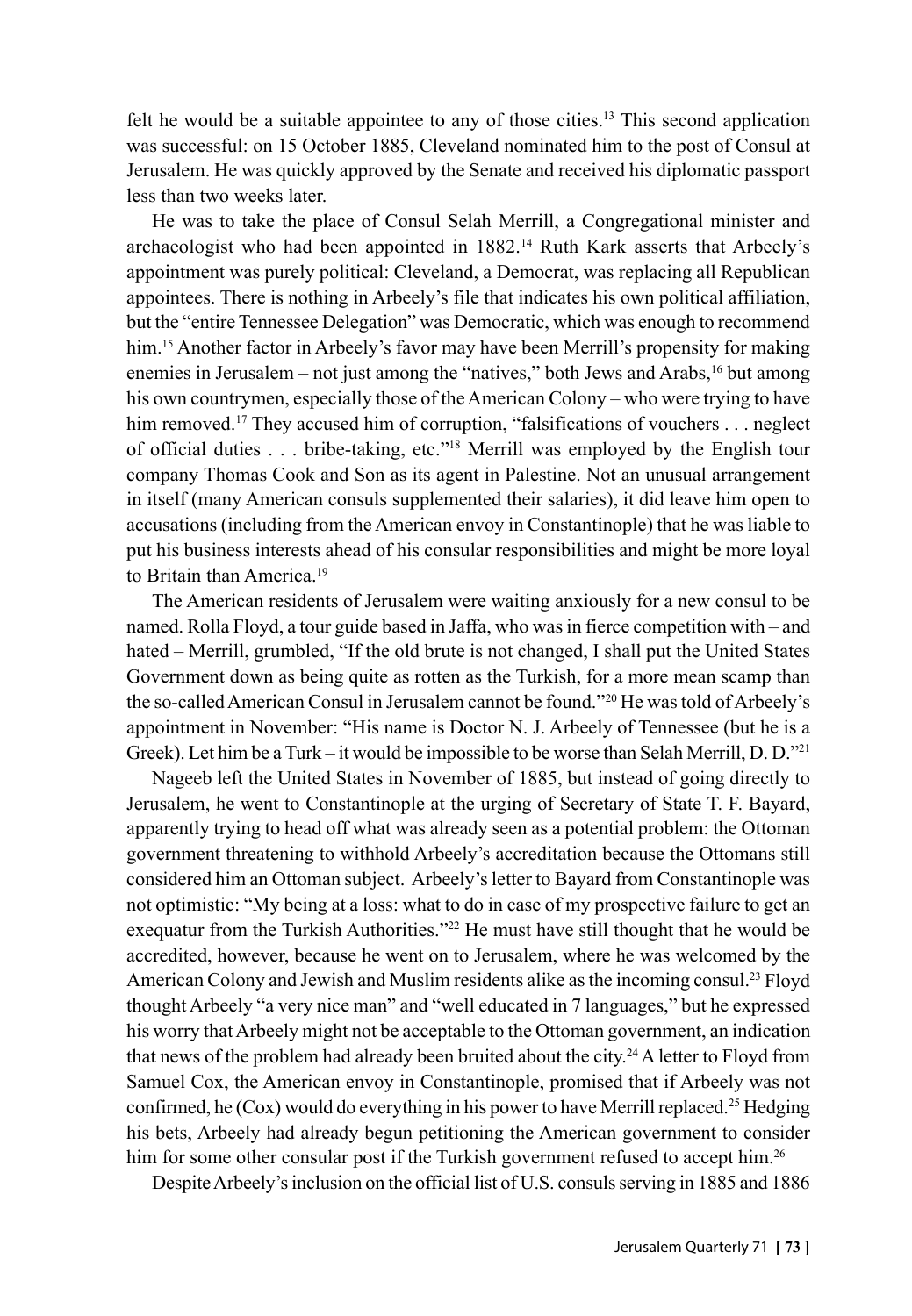## THE PRESIDENT OF THE UNITED STATES OF AMERICA. To all who shall see these presents, Greeting;

Finow ye, Phat repesing special trust and confidence in the abilities and integrity of hages & Interly of Tennessee. and by virtue of the authority conferred upon the President by Section 1768 of the Revised Statutes of the from the office of Consul of the United States of America, United States, I de hereby SUSPEND Selah Merrill at Jorusalem. \_ and such other parts as shall be nearer thereto than to the residence of any other Consul or Vice-Consul of the United States within the same allegiance; and I hereby designate the said Nagerb J. Arbecly he being a suitable person therefor, to perform the duties of such suspended offices; and do authorize and empower him to exercise and enjoy all the rights, pre-eminences, privileges, and authorities to the said office apportaining, until the end of the next session of the Senale, subject to the cenditions prescribed by law; he demanding and receiving ne fees or perquisites of office whatever which shall not be expressly established by some Law of the United States. And I de hereby enjein all Captains, Masters, and Commanders of Ships and other vessels, armed er unarmed, sailing under the Blag of the said States, as well as all other of their citizens, to acknowledge and consider him, the said Ragar J. Arberly-, accordingly. And N do hereby pray and request *this Imposial Majedy, the Sultan of Turkey, This* Governors and Officers' to permit the said *tage* of Ikbeety, \_\_\_\_\_ fully and peacably to enjoy and curcise the said effice,<br>without giving, or suffering to be given unte him, any melestation or trouble, but, en the contrary, to afford him all proper countenance and assistance; I offering to de the same for all those who shall in like manner be recommended to me by His said Imperial Majesty. In testimony whereof I have caused these letters to be made patent and the Beal of the United States to be hereunto affixed.

Civer under my hand, at the City of Washington, the Fifteeritte\_day of October\_, and in the year of car . Levil am theosamt cight handred and eigheby fixed soon, and of the Integrationa of the United States of America<br>the am handred and electebes. Grove Charleng By the President: 77. Hayman - Youngh -

Figure 5. Nageeb's consular appointment, from the Shapell Manuscript Foundation.

(giving his salary as 2,000 dollars per year plus fees earned of 70 dollars, which would most likely have been drawn by Merrill, who remained at his post while Arbeely waited for accreditation) and being listed as consul in several guidebooks published in 1886 and 1887, Arbeely did not take up consular duties, nor did he move into the consulate.<sup>27</sup> While the job was in limbo, Merrill continued to act as consul, much to Floyd's and the American Colony's disgust. Floyd blamed "Merrill & the Cooks brib[ing] the Turks to not give him affirmation,"28 but that seems unnecessarily conspiratorial, given that the Ottomans' refusal to recognize its subjects' American citizenship was something that had bedeviled U.S.–Ottoman relations throughout much of the nineteenth and early twentieth centuries.

Under the capitulatory system, foreign nationals were generally outside the jurisdiction of Ottoman law. But the question arose as to whether Ottoman subjects who became naturalized citizens of the United States and then returned to the Ottoman Empire fell under this exemption.29 The Ottomans claimed they did not, since Ottoman law stated that no one could become a citizen of another country without the Ottoman government's express permission, while the Americans said they did: *jus sanguinis* versus *jus soli*. 30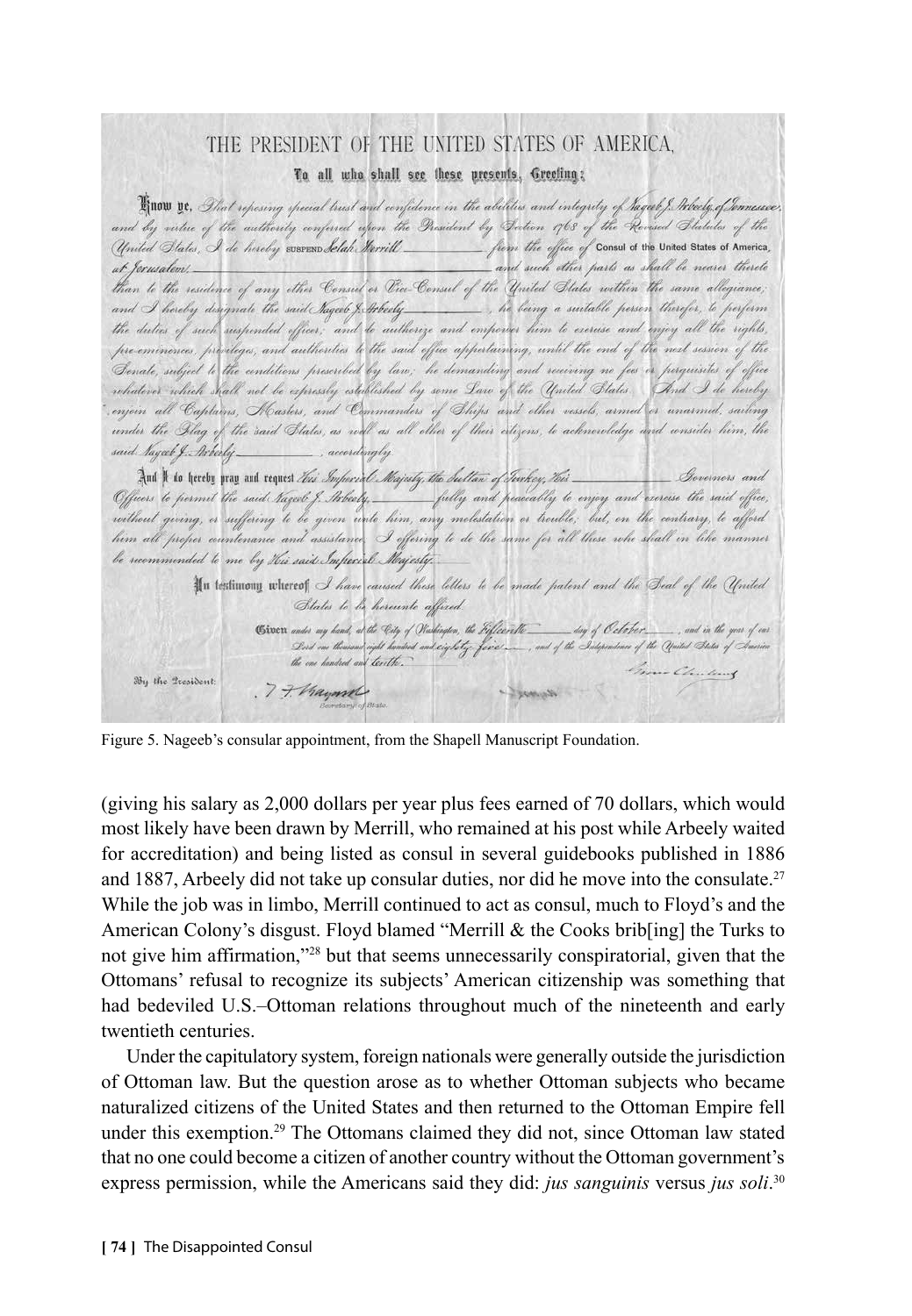Much of the diplomatic correspondence between the American secretary of state and his envoy in Constantinople, the American envoy and the Ottoman government, and the secretary of state and the Ottoman legation in Washington concerned this issue. One can sense the diplomats' frustration at the intransigence of the Ottoman position and their own government's inability to resolve the issue, as other Western nations had been able to do.

As was its sovereign right, the Ottoman government refused to issue the exequatur for Arbeely's appointment on the grounds that he was still an Ottoman subject and therefore could not represent the United States government in the Ottoman Empire. The U.S. secretary of state admitted privately that the Porte's "refusal to receive Mr. Arbeely was not without ambiguity," but averred that Arbeely's legitimate claims as an American citizen could not take precedence over the Porte's right of approving Arbeely as consul.<sup>31</sup> The decision, he said, "cannot be questioned."<sup>32</sup>

The American government's acceptance without demur of the Porte's position was not, however, quite as straightforward as it appeared. In January 1886, Merrill had written to the assistant secretary of state accusing Arbeely of all sorts of misconduct, such as pretending that he did not speak Arabic and lying about his birthplace; Merrill thought Arbeely was dissembling in order to convince the Ottoman authorities that he (Arbeely) was American-born and therefore acceptable as consul. It is unlikely that Arbeely would have denied his heritage, given that he had bragged about his fluency in Arabic and his Syrian birthplace in all his application documents, clearly considering them assets. Merrill also complained that Arbeely had paid a call on the *mutasarrif* of Jerusalem without informing or inviting Merrill: "His [Arbeely's] conduct in this respect was a direct insult to the consul, to the United States consulate in Jerusalem, and to the United States Government by whose sufferance he had this opportunity of dishonoring it."33 Merrill's intemperate rhetoric seems out of proportion to this supposed "insult," especially since Arbeely claimed his visit to the *mutasarrif* was a personal, not an official, call; but Merrill was often intemperate when it came to those he considered enemies.

Perhaps more damning was Merrill's assertion that Arbeely, as an Arab, would be unable to act as an American consul should: "Among these Oriental people the ties of kindred and family are so strong that no cause of an American citizen and no American interest if brought before a native of the country acting as consul, for his decision could possibly receive justice, supposing such cause or interest were in conflict with the interests of his family or friends."34 The patronizing tone of the letter shows clearly why so many residents of Jerusalem hated Merrill, yet it may have influenced the department of state's refusal to fight for Arbeely.

Although it is unlikely that Arbeely had seen Merrill's letter, the latter must have broadcast his accusations around town, because Arbeely wrote an 11-page rebuttal in February to Secretary Bayard, with the signatures of more than 65 Jerusalem residents, including Arab and American clergy, dragomans, merchants, lawyers, and teachers.<sup>35</sup> It is rather impressive that in a few short months he was able to garner such support. When he received no satisfaction, he sent a desperate telegram to the secretary begging him to "delay transfer" until he could travel to Constantinople ("at my own expense") to plead his case.36 Nageeb's father also wrote a letter to Bayard complaining about the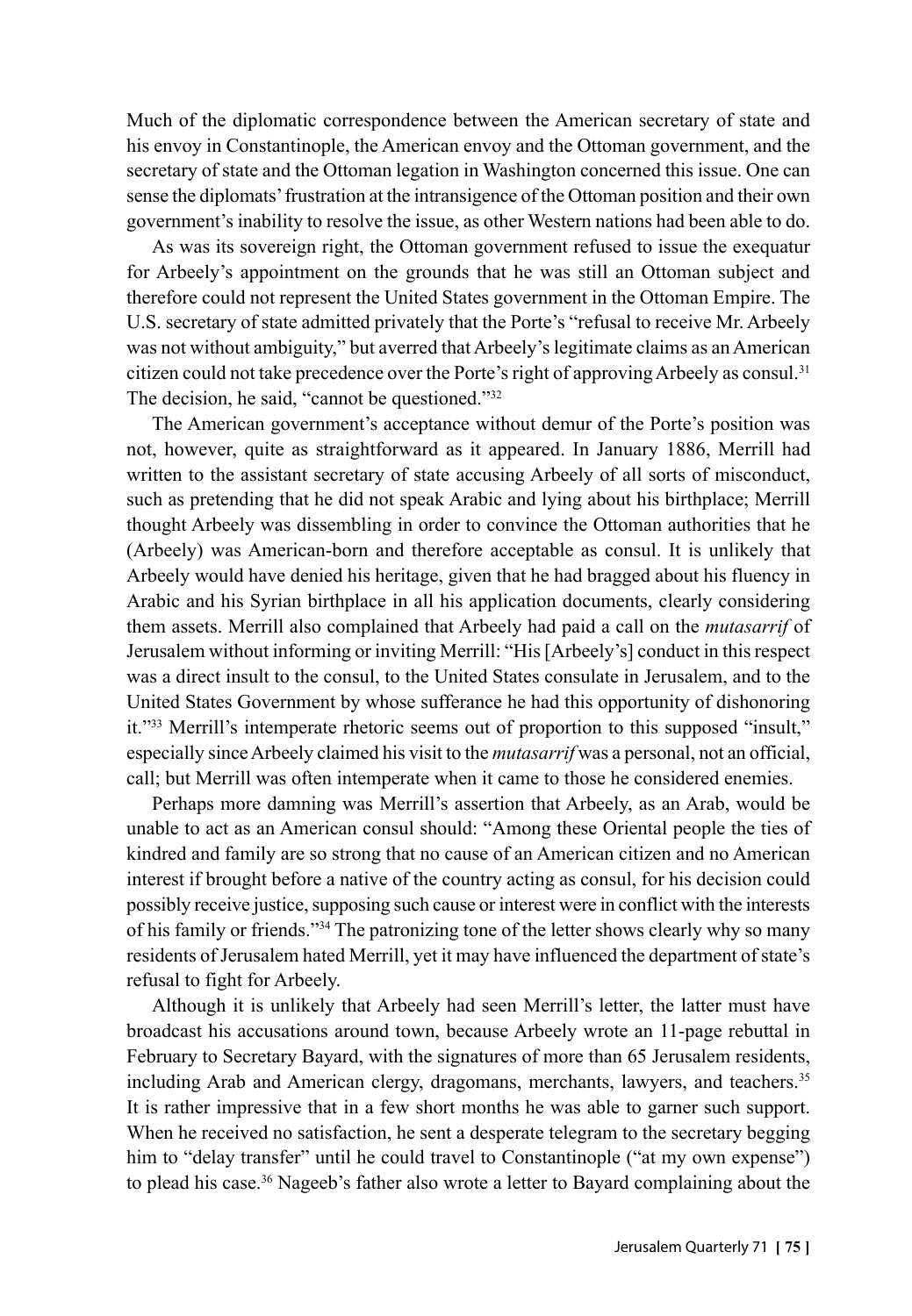"injustice" done to the young man.37 All fell on deaf ears. Whether the Americans could have changed the Ottoman position is debatable, but they did not try. Perhaps the American powers-that-be had remembered Arbeely's well-known stage performances, in which he deliberately presented himself as "other," reminding them, as had Merrill's letter, that he was an Arab and not really American, and thus not deserving of any extraordinary effort.

Congress officially withdrew Arbeely's nomination on 25 May 1886, simultaneous with Cleveland's nomination of Henry Gillman of Michigan to the post. Arbeely submitted his final accounts on 25 June and made a last sightseeing trip in July, traveling with Floyd to the Jordan Valley. Gillman arrived in November, and Arbeely left soon afterwards. His health had been so adversely affected by the stress that he would have to go to Damascus to recover; to add insult to injury, he had to fight to be reimbursed for the expenses he incurred in Jerusalem.38 He had been in Palestine for a year, struggling in vain for a position he never assumed.<sup>39</sup>

#### **After Jerusalem**

Arbeely didn't return to the United States for more than a year, perhaps reluctant to show his face in America so soon after the debacle.40 After his return in December 1887, with the wound still raw, he wrote a long letter to President Cleveland describing the humiliations he had suffered at Merrill's hands: "My defeat was caused by a conspiracy connived at by some of these [consulate] employees together with 'Cooks Tourist Company,' which had acquired the actual control of the Consulate during my predecessor's time." But he also brought up the vexed question of the rights of naturalized citizens in the Ottoman Empire: "To abide by such a precedent would be to practically deny me with a large number of others, the invaluable rights of 'American citizenship.'"41 He again begged the President for an alternative diplomatic appointment; this plea too went unanswered.

Despite what must have been a bitter disappointment, he resumed his life in the United States and made the best of it. He was ever after referred to as "Ex-Consul Arbeely" – perhaps he insisted on it – and was careful to keep the details of his defeat a secret. In an 1888 newspaper interview, almost two years after leaving Jerusalem, he said, "In 1885 President Cleveland appointed me Consul at Jerusalem, and I retained that position until a few months ago, when I resigned in order that I might devote myself to my pet project – the fostering of commercial relations between the United States and Egypt and Turkey."42

He settled in New York and resumed lecturing on the "Customs and Manners of the Inhabitants of the Holy Land," now armed with first-hand knowledge. On one notable occasion, he assembled a troupe of Syrians to perform for 1,500 Shriners in New York's Madison Square.<sup>43</sup> He was hired as an interpreter at Ellis Island in 1890 and promoted to inspector in 1895, eventually earning a salary of 1,000 dollars a year. His growing family (he married in 1892) required that he supplement his Ellis Island salary: he imported and sold Syrian goods; purchased concessions at the many world's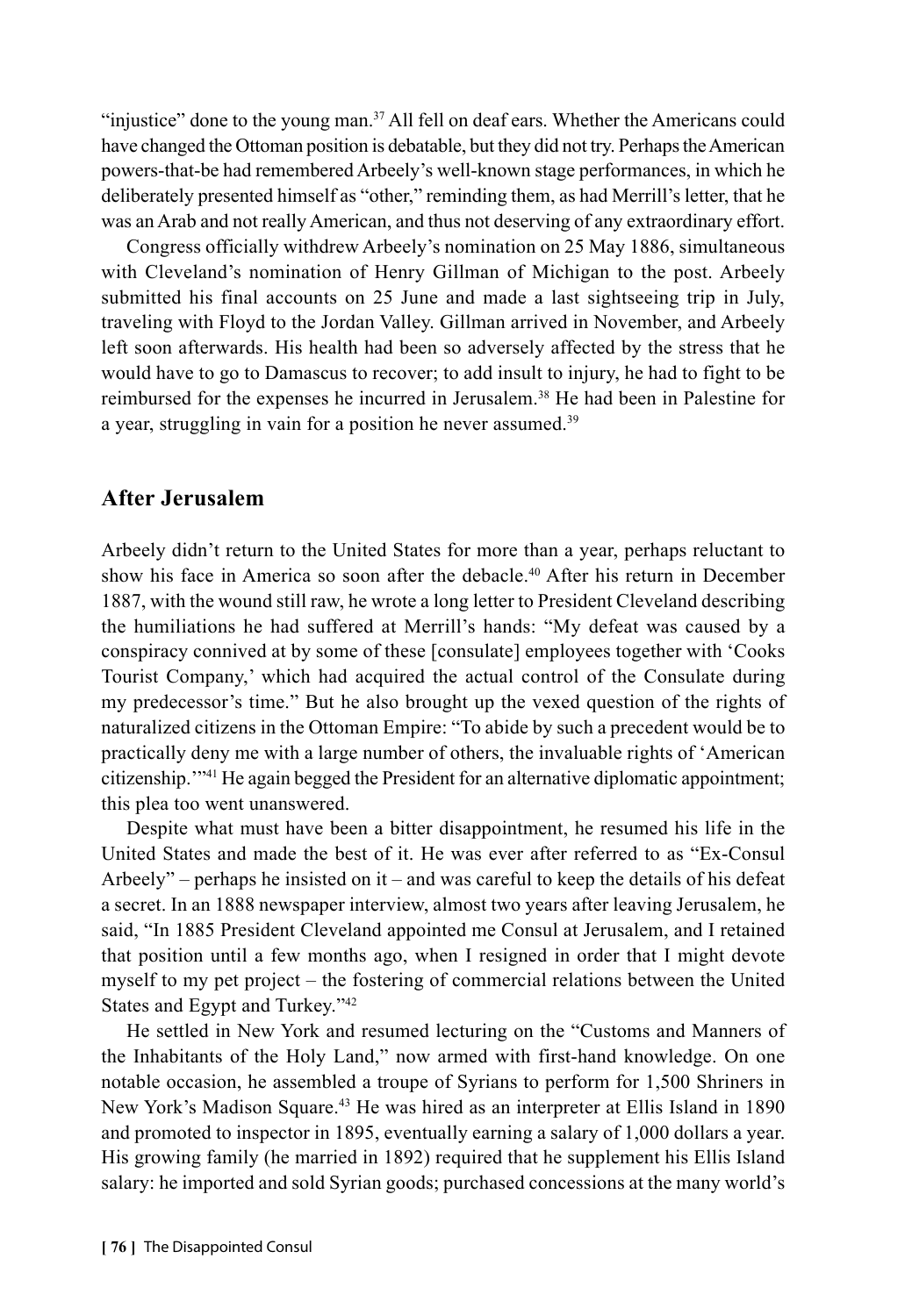

Figure 6. The front page of *Kawkab America*, 27 January 1893.



Figure 7. Memorial card for Nageeb, 1904. Courtesy of Habeeb Joseph Arbeely and Dania Arbeely, Houston, Texas.

fairs, which he then rented out to Syrian merchants; acted as agent for various Syrian businesses; and worked as a notary public ("in six languages"), all of which he continued to do throughout his life.

He was one of only two Syrian members of the American Oriental Society. He claimed to have written and then translated a book on Syrian antiquities and to contribute regularly to the Cairo literary journal *al-Muqtataf*. 44 Perhaps his greatest achievement and certainly his most lasting legacy, however, was founding with his brother Abraham the first Arabic newspaper in the western hemisphere, *Kawkab America*, in 1892.<sup>45</sup> It was read all over the United States and its territories, in the Caribbean and in Central and South America, and in the Ottoman Empire itself. The newspaper promoted Syrian immigration and fostered dialogue both within the diaspora and between members of the diaspora and those still at home. Its press published the first Arabic books in the United States, including a massive Arabic–English phrase book written by Abraham.46 Nageeb became the person American reporters appealed to when they wanted an expert opinion on Syrian immigration or the cultural or political views of Syrians in America, and he wrote frequently to the New York papers, defending Syrians and the Syrian colony from aspersions cast on them. The fact that he spoke fluent English certainly helped, as did his willingness to opine on almost any subject. Nageeb thus fulfilled, in a way, his father's dream of paving the way for Syrians in America.

Nageeb Arbeely suffered a stroke in 1900, forcing him to give up the newspaper and his job at Ellis Island. Planning to take up again the legal career he had abandoned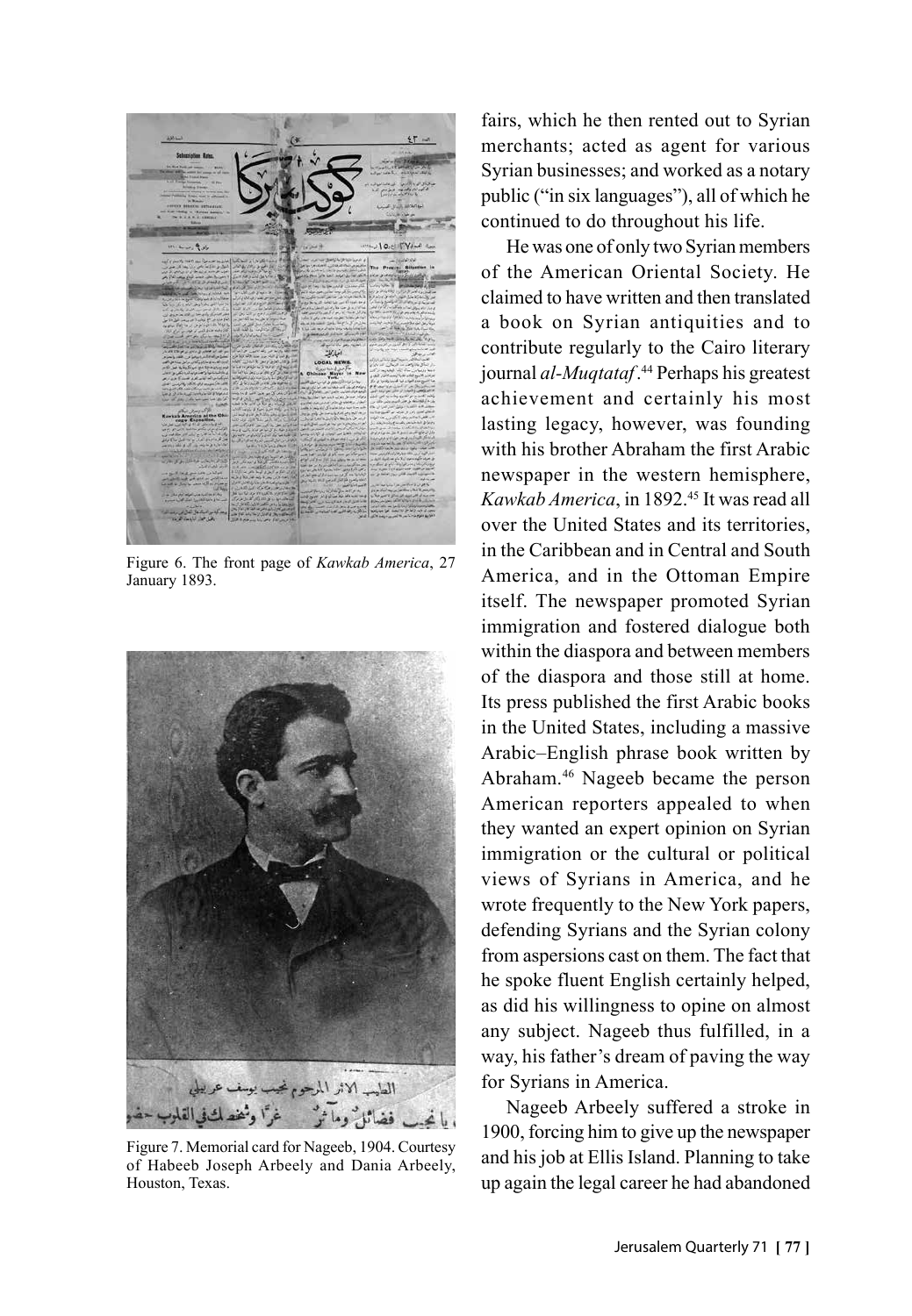in Tennessee, he was admitted to the New York Bar in October of 1903, but this career was cut short by his death a few months later at the age of 42. He died intestate, leaving assets worth less than 200 dollars.<sup>47</sup> The family lost their Brooklyn home and the property Nageeb had bought in California, and his widow was forced to take a job at Ellis Island to support her six young children (the youngest born after his father's death), a sad aftermath to the pioneering life journey of "Ex-Consul" Nageeb J. Arbeely.

*Linda K. Jacobs is a New York–based independent scholar. She is the author of two books –* Digging In: An American Archaeologist Uncovers the Real Iran *(KalimahPress, 2011) and* Strangers in the West: The Syrian Colony of New York City, 1880–1900 *(KalimahPress, 2015) – and a series of articles and blog posts about the early Syrian immigrant experience (kalimahpress.com). She is currently at work on a study of all the nineteenth-century Syrian/Lebanese communities in the United States.*

#### **Endnotes**

- 1 The term "Syria" as used in this paper refers not to the present-day nation-state, but to Greater Syria, which included Lebanon and Palestine as well as parts of today's Syria.
- 2 For a summary of the family's life, see my blog, kalimahpress.com/blog/the-first-syrianimmigrant-family/.
- 3 "Seeking Freedom from Mussulman Rule," *New-York Daily Tribune,* 23 August 1878.
- 4 At least that is what was reported in the American press. "Free at Last," *New York Herald*, 25 August 1878, 4. The law stated that an alien had to be in the country two years before he or she could file first papers, so perhaps the newspaper mistook Joseph's stated intention to become a citizen for the act itself.
- 5 It is not clear whether he had been offered this job before he departed Beirut or whether it came to him only after he arrived.
- 6 "Syrian Christians Seeking Homes in Texas," *Knoxville Daily Chronicle,* 1 January 1879, 1.
- 7 Indeed, this photograph comes from the Arbeely family in Houston, TX, the descendants of Yusef's brother Habib who remained in Damascus.
- 8 He was credited with speaking between seven and sixteen languages, exaggerations he himself probably put about. In his first application letter, he claimed to speak six and read nine. Nageeb Joseph Arbeely to President Chester Arthur, 17 July 1884, Washington, DC (datelined "YMCA Building, New York Ave."), in National Archives and Records Administration [NARA] RG 59, Letters of Application and Recommendation for Public Office for the Hayes-Garfield-Arthur Administrations, Box 3.
- 9 Their performances are captured in a series of wonderful photographs housed at the National Anthropological Archives of the Smithsonian Institution. See, for example, siris-archives. si.edu/ipac20/ipac.jsp?&profile=all&source=  $\sim$ !siarchives&uri=full=3100001~!53952~!0# focus (accessed 30 November 2016). Most of these images are dated either 1887 or 1889, but judging by the brothers' appearance, they were taken earlier.
- 10 Joseph and his two youngest sons, Habeeb and Nasseem, all attended Earlham College, a Quaker school in Richmond, Indiana, between 1885 and 1888; the young men became Quakers during that time. I have found no evidence that any other family members were Quakers.
- 11 Nageeb J. Arbeely to President Chester A. Arthur, 17 July 1884, Washington, DC (datelined "YMCA Building, New York Ave."), in NARA RG 59, Letters of Application and Recommendation for Public Office for the Hayes-Garfield-Arthur Administrations, Box 3. The letter – beautifully penned (it seems not to be Arbeely's handwriting) and in perfect English, with calligraphed Arabic salutation and signature – begins: "Encouraged by a deep conviction in your magnanimity as a sympathizing President who would not withhold encouragement from one of Syria's struggling sons . . ." Where he got the idea to apply for this rather exalted post is not clear.
- 12 One of those he appealed to for support was James D. Porter, former governor of Tennessee, who became assistant secretary of state under Cleveland.
- 13 Nageeb J. Arbeely to Secretary of State T. F. Bayard, 9 October 1885, Washington, DC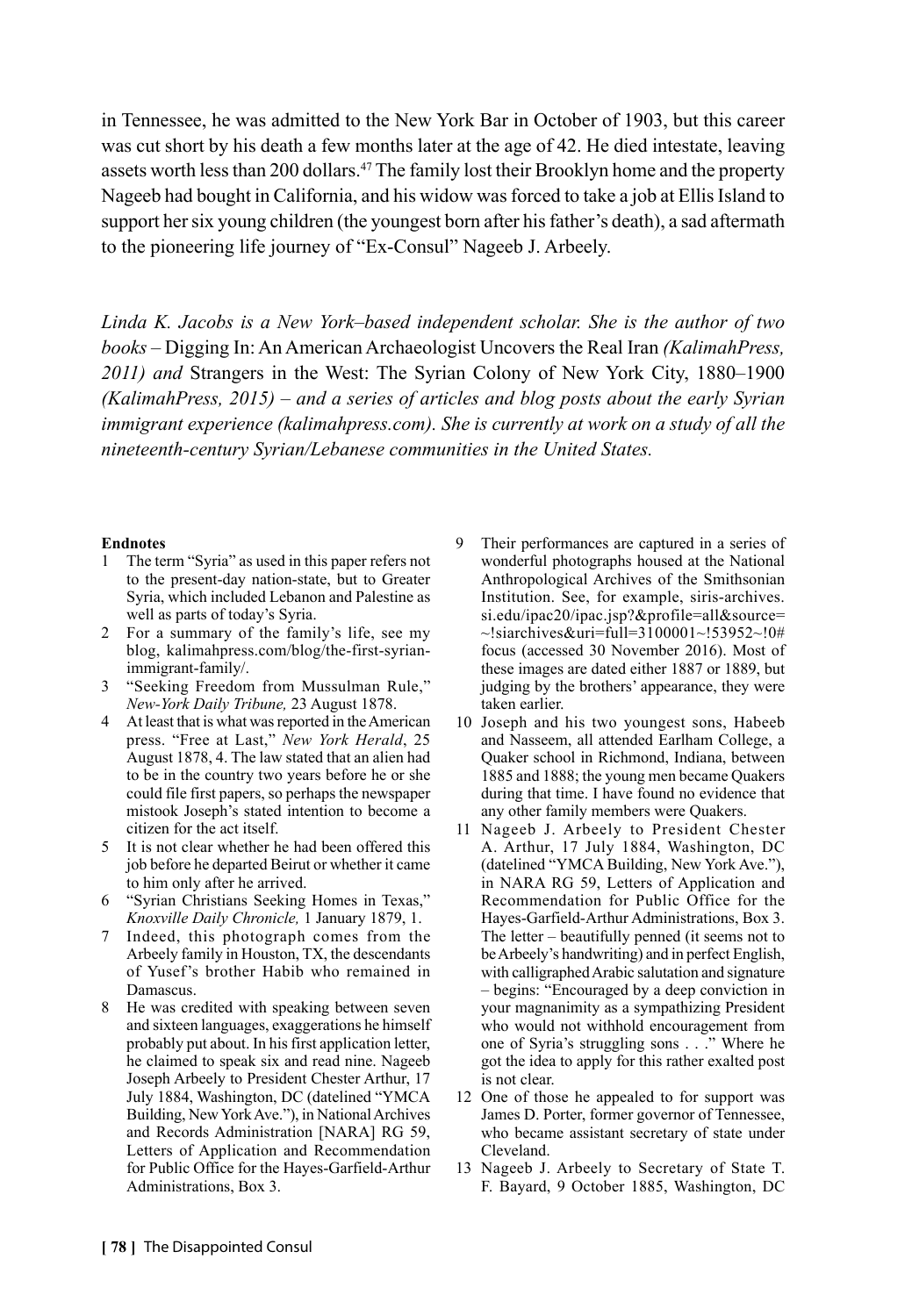(datelined "Temple Hotel, City"), in NARA RG 59, Letters of Application and Recommendation for Public Office for the Cleveland-Harrison Administrations, Box 3. It is difficult not to see these claims as exaggerations or fabrications, since he came to the United States as a seventeenyear-old boy and had not left the country; when might he have traveled to, much less lived or done business in these cities?

- 14 Merrill served three terms as consul from 1882 to 1885, 1891 to 1893, and 1898 to 1907 – all under Republican presidents.
- 15 Ruth Kark, *American Consuls in the Holy Land, 1832–1914* (Jerusalem and Detroit: Magnes Press, Hebrew University, and Wayne State University Press, 1994), 323. As Kark notes, the "qualifications" of consular applicants varied widely and were rarely relevant to their consular duties; Arbeely, with six languages and a law degree, seems to have been exceptional.
- 16 "Dreams and Diplomacy in the Holy Land: American Consuls in Jerusalem in the 19th Century," an exhibition of the National Library of Israel, Jerusalem, 19 March 2013–2 March 2016, online at www.shapell.org/exhibitions/dreamsand-diplomacy-in-the-holy-land/ (accessed 1 November 2016). Goldman also notes Merrill's "intense disdain" for the Jews. Shalom Goldman, "The Holy Land Appropriated: The Careers of Selah Merrill, Nineteenth Century Christian Hebraist, Palestine Explorer, and U.S. Consul in Jerusalem," *American Jewish History*, 85, no. 2 (June 1997): 152.
- 17 Merrill was said to have "denounced every member of the Colony as immoral, declaring that the stench of their 'goings-on' was the most putrid odor in the nostrils of Jerusalem." Alexander Hume Ford, "Our American Colony at Jerusalem," *Appleton's Magazine* 8, no. 6 (December 1906): 652. Bertha Spafford Vester details at length the antipathy Merrill exhibited toward the American Colony over the many years he served, as well as the colony's decades-long attempts to have him censured if not removed. Bertha Spafford Vester, *Our Jerusalem: An American Family in the Holy City, 1881–1949* (Garden City: Doubleday, 1950). In 1908, the American Colony noted that it had sought "relief . . . in vain through cablegrams, letters, petitions and affidavits of facts, from ourselves and many others on our behalf." American Colony to Theodore Roosevelt, 8 March 1908, Jerusalem, online at www.loc.gov/ item/mamcol.034/ (accessed 20 January 2017). See also Note 39 below.
- 18 "Our Ex-Consul at Jerusalem," *Washington Post*, 5 April 1886, 2. Perhaps submitted by a member of the American Colony, this article appeared only a month before Arbeely's appointment was rescinded, suggesting that his accreditation was still seen as possible.
- 19 In a letter to Rolla Floyd, Samuel Cox promised that he would "look after your interest as an American and will protest against the U.S. Consulate being all English—." Envoy Samuel Cox to Rolla Floyd, 5 January 1886, Istanbul (datelined "United States Legation, Constantinople"), in Helen Palmer Parsons, ed. *Letters from Palestine, 1868–1912* (n.p.: Privately printed, 1981), 100. The fact that Merrill was reappointed to the post not once, but twice, indicates that none of these charges was taken seriously.
- 20 Floyd to his sister Aurilla Tabbutt, 18 October 1885, Jaffa, in Parsons, *Letters*, 95–96.
- 21 Floyd to Tabbutt, 17 November 1885, Jaffa, in Parsons, *Letters*, 96.
- 22 Nageeb J. Arbeely to Bayard, 16 December 1885, Constantinople, in NARA M453. Roll 3, 2 January 1880–27 December 1885.
- 23 In her one reference to Arbeely, Vester cites a letter from her mother written on New Year's Day, 1886: "In the evening Mr. Arbeely, the new American Consul, came to tea and spent the evening. All of our Mohammedan friends came and were so glad to see him. They gave him a hearty welcome." Vester, *Our Jerusalem*, 149. See also "Dreams and Diplomacy in the Holy Land," online at www.shapell.org/exhibitions/ dreams-and-diplomacy-in-the-holy-land/.
- 24 Floyd to Tabbutt datelined "Jaffa, January 24, 1886," in Parsons, *Letters*, 99.
- 25 Cox to Floyd dated January 5, 1886, reproduced in Floyd to Tabbutt datelined "Jaffa, January 24, 1886," in Parsons, *Letters*, 100.
- 26 Nageeb J. Arbeely to Bayard, 16 December 1885 (see Note 21 above) and note from one J. J. Coughlin to a Mr. Bartle, 4 January 1886, confirming receipt of the request. NARA, RG 59, Letters of Application and Recommendation for Public Office for the Cleveland-Harrison Administrations, Box 3.
- 27 Ainsworth R. Spofford, ed., *The American Almanac and Treasury of Facts for the Year 1886* (New York and Washington: American News Company, 1886), 168.
- 28 Floyd to Tabbutt, 12 July 1886, Jaffa, in Parsons, *Letters*, 105.
- 29 For a description of the history of negotiations between the two countries, see Leland J. Gordon, "The Turkish American Controversy over Nationality," *American Journal of International Law* 25, no. 4 (1 October 1931): 658–669.
- 30 Gordon, "Controversy," 660. A number of American newspaper articles quoted naturalized Syrian-Americans about their unpleasant experiences when they returned to Turkey: they were taxed, harassed, threatened with the draft and had their American citizenship denied.
- 31 "We may no longer regard him as our appointed Consul, but we cannot cease to regard him as a citizen whom we are to protect in all lawful